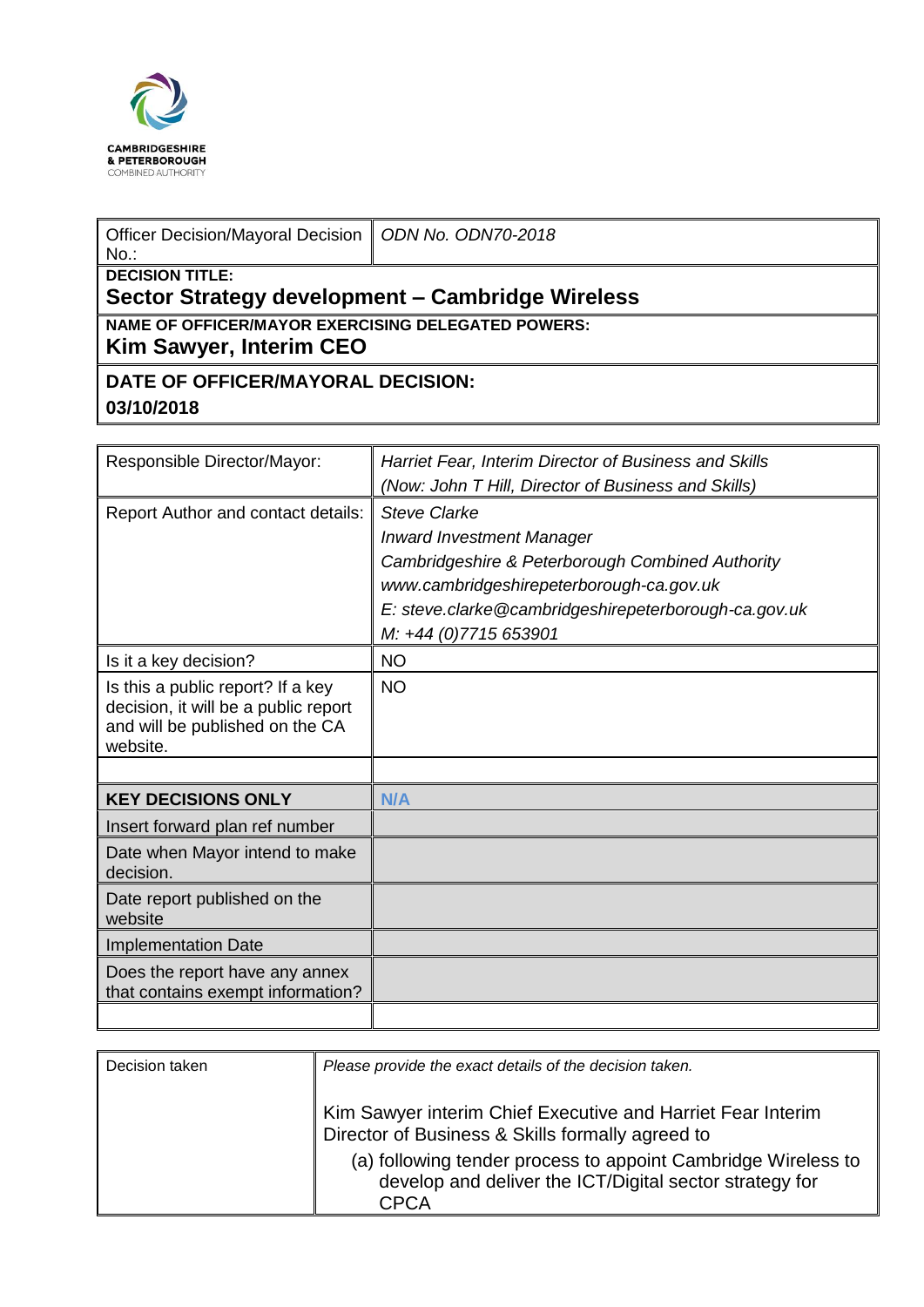

|                                    | (b) the capped value for this sector strategy is £15k                                                                                                                                                                                                                                                                                                    |  |  |  |  |  |
|------------------------------------|----------------------------------------------------------------------------------------------------------------------------------------------------------------------------------------------------------------------------------------------------------------------------------------------------------------------------------------------------------|--|--|--|--|--|
| Authorisation (delete as           | This decision has been taken under:                                                                                                                                                                                                                                                                                                                      |  |  |  |  |  |
| appropriate)                       | General authorisation (those decisions delegated to officers as per the<br>Constitution):                                                                                                                                                                                                                                                                |  |  |  |  |  |
|                                    | 1. Officer Scheme of Delegation and Proper Officers. (Ch 13<br>para 1.3 and Ch 13 Para 3.3)                                                                                                                                                                                                                                                              |  |  |  |  |  |
|                                    | Specific delegation by Board (those decisions delegated to officers by the<br>Board)                                                                                                                                                                                                                                                                     |  |  |  |  |  |
|                                    | 2. N/A                                                                                                                                                                                                                                                                                                                                                   |  |  |  |  |  |
| Background Information             | Give details of background information Give more information about the<br>proposed decision                                                                                                                                                                                                                                                              |  |  |  |  |  |
|                                    | A tendering process was held that closed on 14th Sept 2018 to<br>find partners to develop 3 sector strategies for the CPCA area -<br>sector representative bodies were invited to bid - the bids were<br>scored by panel of the following Officers: Harriet Fear, Steven<br>Wilson and Steve Clarke. The winning bids after scoring<br>determined to be: |  |  |  |  |  |
|                                    | ICT/Digital - Cambridge Wireless                                                                                                                                                                                                                                                                                                                         |  |  |  |  |  |
|                                    | Advanced Materials & Manufacturing (AMM) - Hethel Innovation<br>Ltd                                                                                                                                                                                                                                                                                      |  |  |  |  |  |
|                                    | Life Sciences/Healthcare – no bid received scoring highly enough<br>to take forward                                                                                                                                                                                                                                                                      |  |  |  |  |  |
| Alternative options<br>considered. | List alternative options considered and rejected and the reasons for rejection.<br>Do not leave this section blank or put 'None'. There is always an alternative even<br>if it is to do nothing.                                                                                                                                                         |  |  |  |  |  |
|                                    | Options:<br>1. Directly commission/appoint consultancies – in interest of<br>fairness and to aim to secure industry/cluster buy-in focused<br>tendering to selected sector bodies was chosen<br>over<br>commissioning                                                                                                                                    |  |  |  |  |  |
|                                    | 2. Re-run tendering procurement exercise – this may not yield<br>suitable industry focussed partners                                                                                                                                                                                                                                                     |  |  |  |  |  |
|                                    | 3. Appoint in-house development of strategies – potentially not<br>enough capability in-house to do this option – the exception here<br>is Agritech/Agri-food which is being developed in-house by<br>Agritech Specialist.                                                                                                                               |  |  |  |  |  |
|                                    | 4. Do not develop any sector strategies at this time - not<br>preferred option as sectors is important element of LIS.                                                                                                                                                                                                                                   |  |  |  |  |  |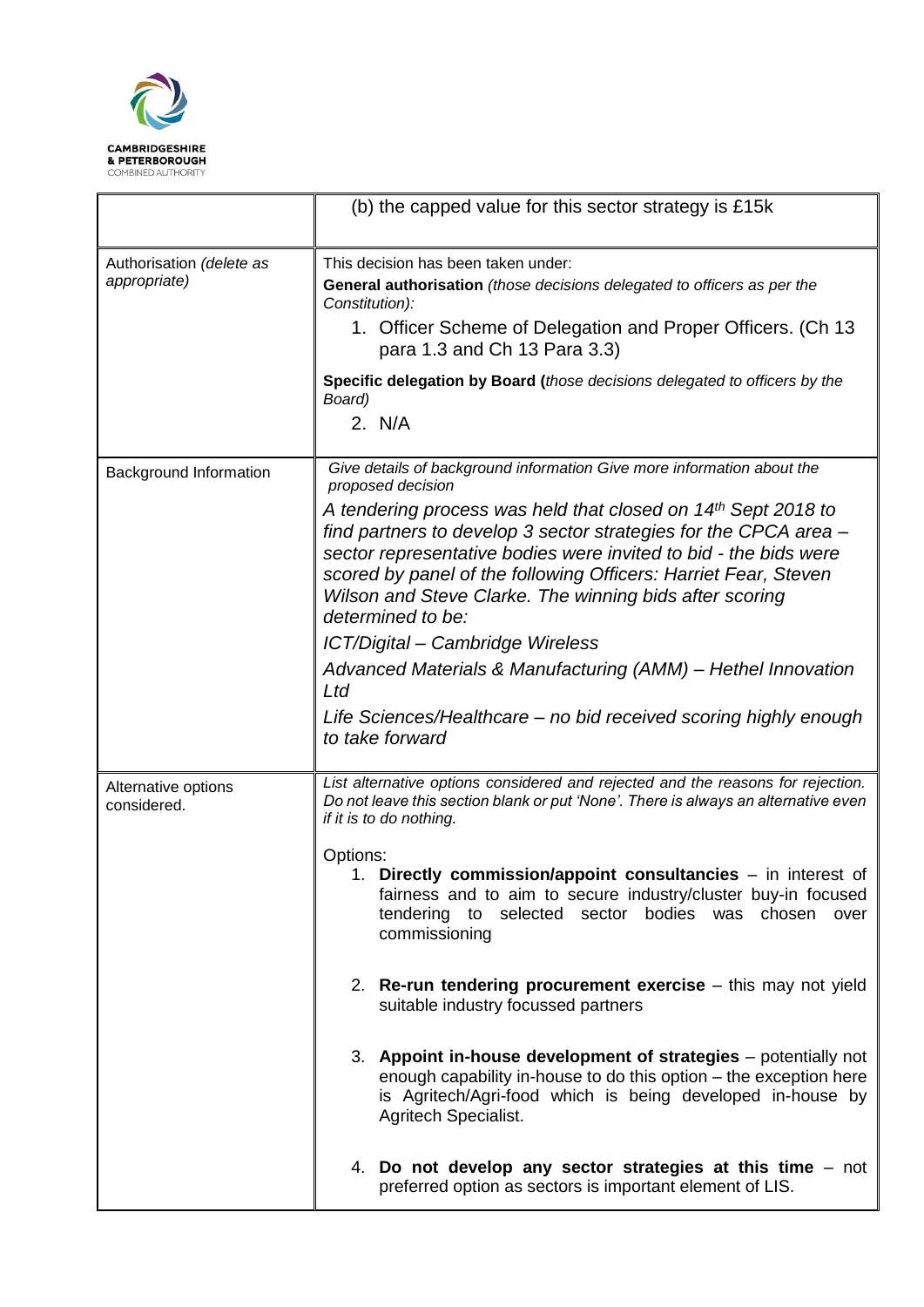

| <b>Financial Implications</b> | Please include the total costs and how the project will be funded. Please include<br>budget codes for your directorate |  |  |  |  |  |
|-------------------------------|------------------------------------------------------------------------------------------------------------------------|--|--|--|--|--|
|                               | Cambridge Wireless will be paid £15,000 for the development of<br>this sector strategy                                 |  |  |  |  |  |
|                               | The total allocated for all sector strategies will be: (ICT/AMM/LS<br>& Healthcare)                                    |  |  |  |  |  |
|                               | $3 \times \text{\pounds}15,000 = \text{\pounds}45,000$                                                                 |  |  |  |  |  |
|                               | Plus an allocation of £5,000 for Agritech sector strategy                                                              |  |  |  |  |  |
|                               | The total budget allocated by Finance required is £50,000 and will<br>be funded from revenue.                          |  |  |  |  |  |
|                               | Directorate Cost centres from current Agresso structure are:<br>Inward Investment<br>CX0088                            |  |  |  |  |  |

|                                                                                                                        |                                                                                                                                                                                                                                                                                          | ODN/<br><b>MDN</b>                 | 2018/19<br><b>Approved</b><br><b>Budget</b> | <b>Budget</b><br><b>Changes</b> | Carry<br><b>Fwd from</b><br>17/18                           | <b>Revised</b><br>2018/19<br><b>Budget</b> |  |
|------------------------------------------------------------------------------------------------------------------------|------------------------------------------------------------------------------------------------------------------------------------------------------------------------------------------------------------------------------------------------------------------------------------------|------------------------------------|---------------------------------------------|---------------------------------|-------------------------------------------------------------|--------------------------------------------|--|
| Develop and execute an International<br><b>Trade Programme</b>                                                         |                                                                                                                                                                                                                                                                                          | <b>ODN70-</b><br>2018              | 0.00                                        | 50.00                           |                                                             | 50.00                                      |  |
| Consultation                                                                                                           | List<br>consultation<br>relevant<br>any<br>undertaken in relation to the decision.<br>For example portfolio holders, other<br>Chief Officers.                                                                                                                                            |                                    |                                             |                                 | Name and Date approved (or indicate<br>if not applicable) - |                                            |  |
|                                                                                                                        | <b>Chief Executive</b>                                                                                                                                                                                                                                                                   |                                    |                                             |                                 | Kim Sawyer, 03/10/2018                                      |                                            |  |
|                                                                                                                        |                                                                                                                                                                                                                                                                                          | Responsible Director/Chief Officer |                                             |                                 | Harriet Fear, 03/10/2018                                    |                                            |  |
|                                                                                                                        | <b>Monitoring Officer</b>                                                                                                                                                                                                                                                                |                                    |                                             | N/A                             |                                                             |                                            |  |
| <b>S73</b><br>Portfolio Holder                                                                                         |                                                                                                                                                                                                                                                                                          |                                    |                                             | N/A                             |                                                             |                                            |  |
|                                                                                                                        |                                                                                                                                                                                                                                                                                          |                                    |                                             | N/A                             |                                                             |                                            |  |
|                                                                                                                        | Other                                                                                                                                                                                                                                                                                    |                                    |                                             | N/A                             |                                                             |                                            |  |
| Declarations / Conflicts of<br>Interests (only if the decision<br>falls under the 'Express<br>Authorisation' category) | List the names of any member who has been consulted on and declared an<br>interest in relation to the decision.<br>None to be noted                                                                                                                                                      |                                    |                                             |                                 |                                                             |                                            |  |
| Supporting documentation                                                                                               | List any supporting documentation available in relation to this decision (all of<br>this information must be retained for public inspection for a period of at least 4<br>years – there is no provision for the release of exempt/confidential information).<br><b>ITT</b> documentation |                                    |                                             |                                 |                                                             |                                            |  |
|                                                                                                                        |                                                                                                                                                                                                                                                                                          | Tender bids received               |                                             |                                 |                                                             |                                            |  |